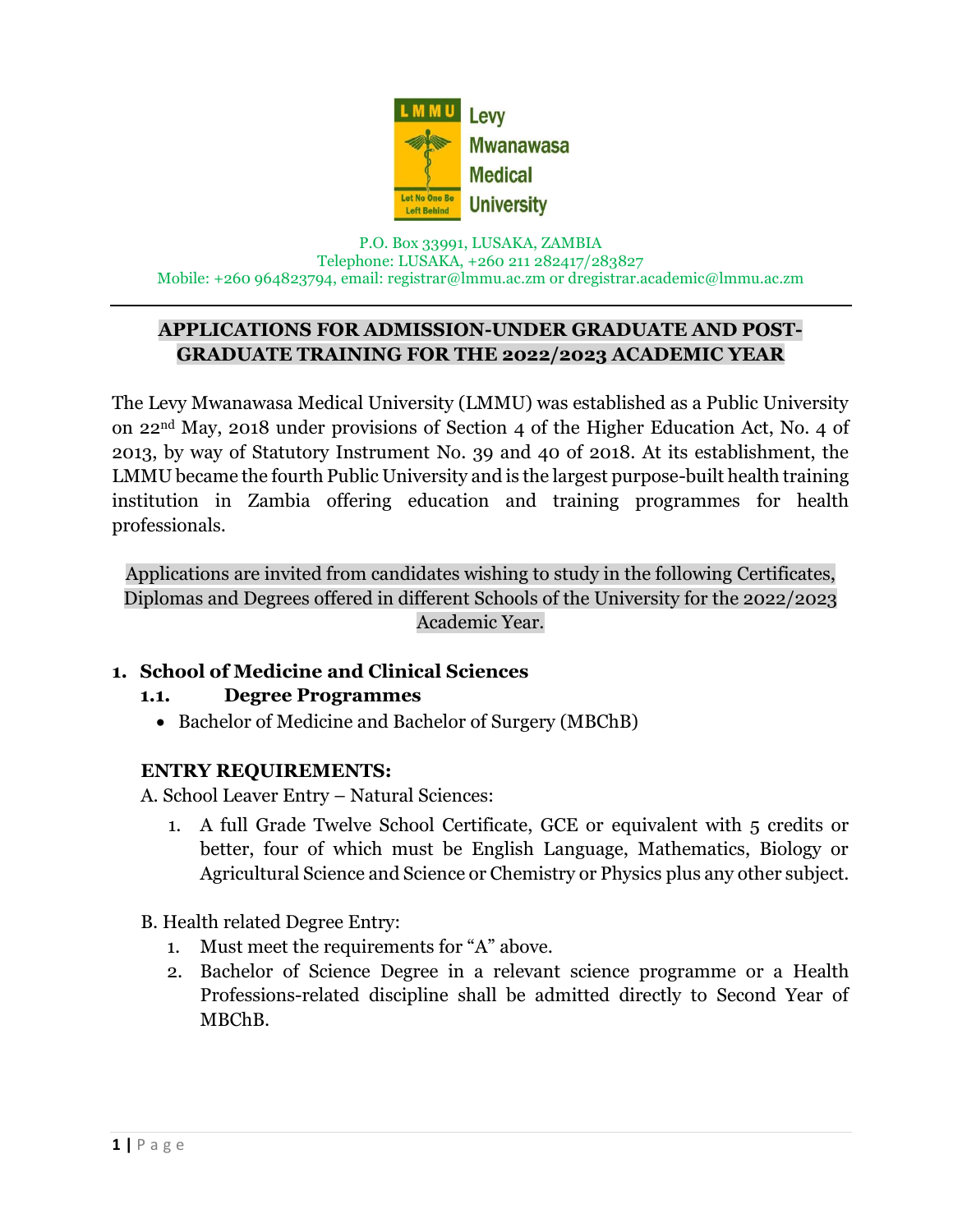C. 'A'-Level Entry:

- 1. Must meet the requirements for "A" above.
- 2. 'A' levels in Biology, Chemistry, Mathematics and Physics from a recognized Institution with an average grade B pass shall be admitted directly to Second Year of MBChB.

# **1.2. Degree Programmes**

- Bachelor of Science in Clinical Anaesthesia
- Bachelor of Science in Mental Health and Clinical Psychiatry
- Bachelor of Science in Clinical Sciences
- Bachelor of Science in Clinical Ophthalmology
- Bachelor of Science in Optometry
- Bachelor of Dental Surgery

# **ENTRY REQUIREMENTS:**

A. School Leaver Entry – Natural Sciences:

- 1. A full Grade Twelve School Certificate, GCE or equivalent with 5 credits or better, four of which must be English Language, Mathematics, Biology or Agricultural Science and Science or Chemistry or Physics plus any other subject.
- B. Relevant Advanced Diploma Entry:
	- 1. Must meet the requirements for "A" above.
	- 2. Advanced Diploma in a relevant health programme shall be admitted directly to Fourth Year.
- C. Health related Diploma Entry:
	- 1. Must meet the requirements for "A" above.
	- 2. Diploma in a relevant science programme or a Health Professions-related discipline shall be admitted directly to Second Year.
- D. 'A'-Level Entry:
	- 1. Must meet the requirements for "A" above.
	- 2. 'A' levels in Biology, Chemistry, Mathematics and Physics from a recognized Institution with an average grade B pass shall be admitted directly to Second Year.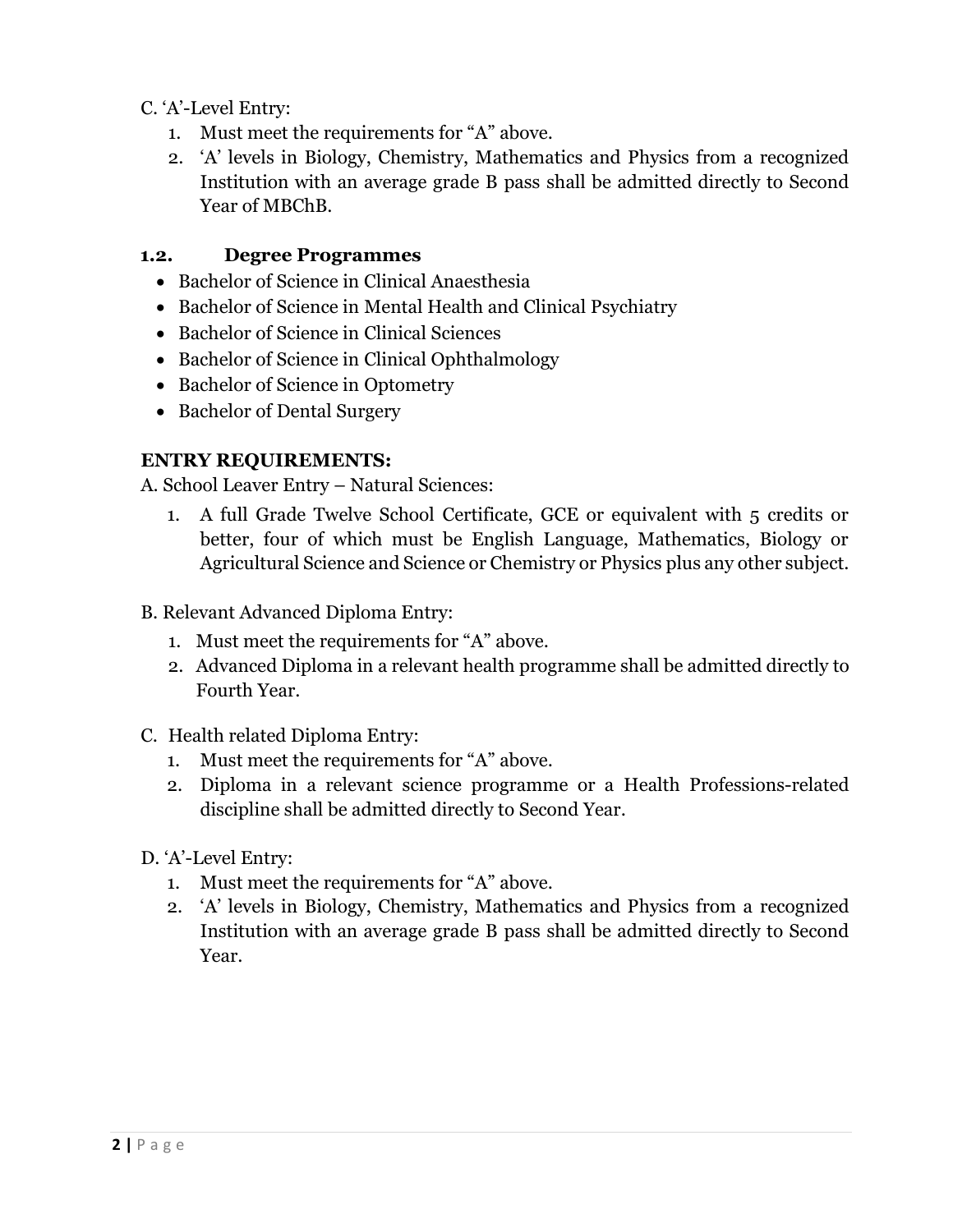# **1.3. Advanced Diploma Programmes**

- Advanced Diploma in Clinical Anaesthesia
	- 1. A full Grade Twelve School Certificate or GCE with 5 credits or better, four of which must be English Language, Mathematics, Biology and Science.
	- 2. A relevant Diploma qualification in Clinical Medical Sciences or Registered Nursing from a recognized institution.

## **1.4. Diploma Programmes**

- Diploma in Dental Therapy
- Diploma in Dental Technology
- Diploma in Clinical Medical Sciences General
- Diploma in Clinical Medical Sciences Psychiatry
- Diploma in Optometry
- Diploma in Emergency Medical Care

# **ENTRY REQUIREMENTS:**

A. School Leaver Entry:

1. A full Grade Twelve School Certificate, GCE or equivalent with 5 credits or better, four of which must be English Language, Mathematics, Biology or Agricultural Science and Science or Chemistry or Physics plus any other subject.

# **1.5. Certificate Programmes**

• Cert. in Dental Assisting

# **ENTRY REQUIREMENTS:**

A. School Leaver Entry:

1. A full Grade Twelve School Certificate, GCE or equivalent with 5 credits or better, three of which must be English Language, Mathematics, Biology or Agricultural Science or Science or Chemistry or Physics plus any other two subjects.

# **2. School of Nursing**

## **2.1. Degree Programmes**

- Bachelor of Science in Mental Health Nursing
- Bachelor of Science in Midwifery
- Bachelor of Science in Nursing
- Bachelor of Science in Public Health Nursing
- Bachelor of Science in Ophthalmic Nursing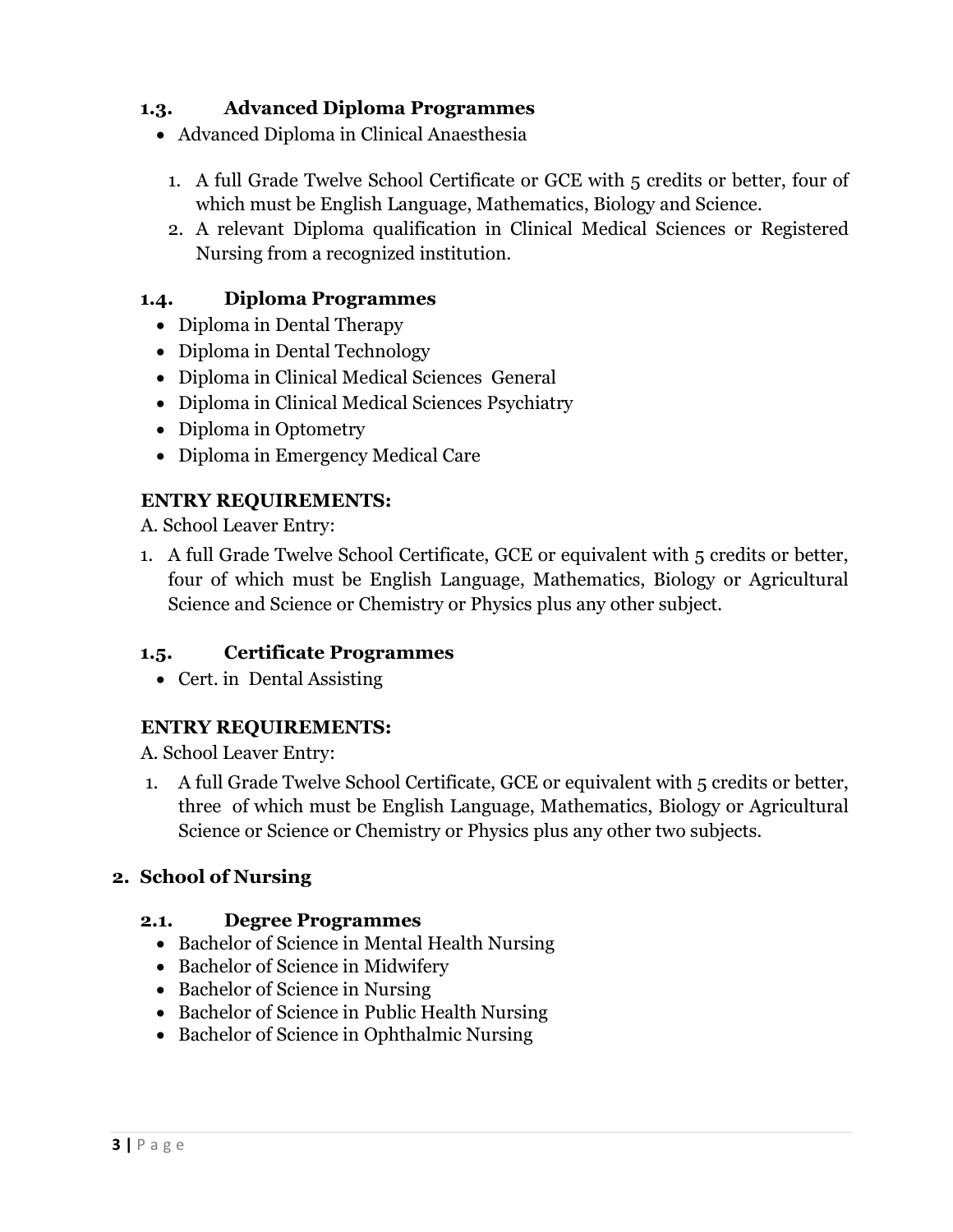## **ENTRY REQUIREMENTS:**

A. School Leaver Entry – Natural Sciences:

- 1. A full Grade Twelve School Certificate, GCE or equivalent with 5 credits or better, four of which must be English Language, Mathematics, Biology or Agricultural Science and Science or Chemistry or Physics plus any other subject.
- B. Health related Diploma Entry:
	- 1. A full Grade Twelve School Certificate, GCE or equivalent with 5 credits or better, three of which must be English Language, Mathematics, Biology or Science or Chemistry or Physics plus any other two subjects.
	- 2. Diploma in a relevant Nursing Programme shall be admitted directly to Second or Third Year.

#### C. 'A'-Level Direct Entry:

- 1. Must meet the requirements for "A" above.
- 2. 'A' levels in Biology, Chemistry, Mathematics and Physics from a recognized Institution with an average grade B pass shall be admitted directly to Second Year.

#### **2.2. Diploma Programmes**

- Diploma in Mental Health Nursing
- Diploma in Midwifery
- Diploma in Nursing
- Diploma in Oncology Nursing
- Diploma in Public Health Nursing

## **ENTRY REQUIREMENTS:**

A. School Leaver Entry:

1. A full Grade Twelve School Certificate, GCE or equivalent with 5 credits or better, three of which must be English Language, Mathematics, Biology or Science or Chemistry or Physics plus any other two subjects.

## **3. School of Public Health and Environmental Sciences**

#### **3.1. Degree Programmes**

- Bachelor of Science in Public Health
- Bachelor of Science in Environmental Health
- Bachelor of Science in Public Health Nutrition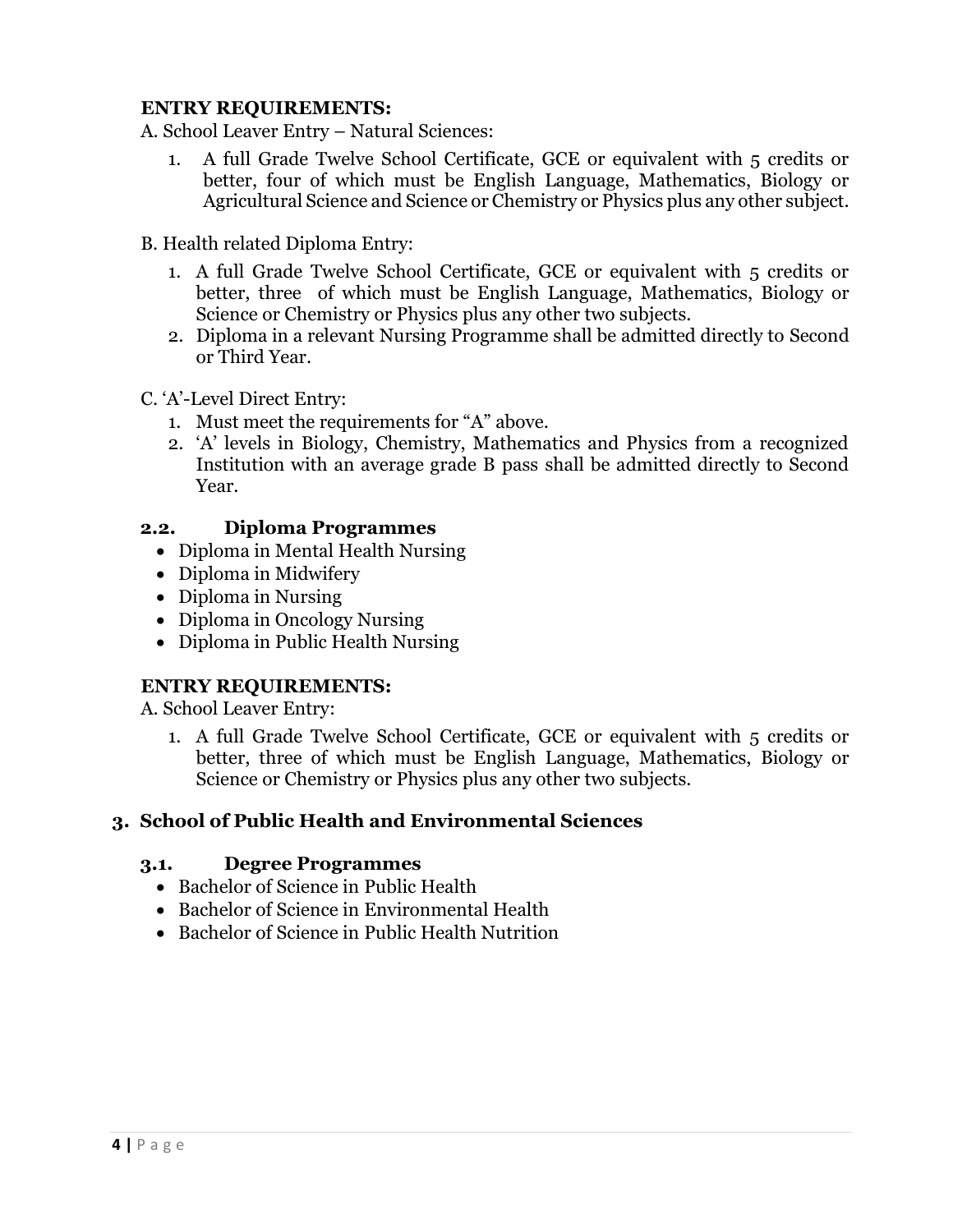## **ENTRY REQUIREMENTS:**

A. School Leaver Entry – Natural Sciences:

1. A full Grade Twelve School Certificate, GCE or equivalent with 5 credits or better, four of which must be English Language, Mathematics, Biology or Agricultural Science and Science or Chemistry or Physics plus any other subject.

B. Health related Diploma Direct Entry:

- 1. Must meet the requirements for "A" above.
- 2. Diploma in a relevant science programme or a Health Professions-related discipline shall be admitted directly to Second or Third Year.

C. 'A'-Level Entry:

- 1. Must meet the requirements for "A" above.
- 2. 'A' levels in Biology, Chemistry, Mathematics and Physics from a recognized Institution with an average grade B pass shall be admitted directly to Second Year.

#### **3.2. Diploma Programmes**

- Diploma in Public Health
- Diploma in Environmental Health Sciences

## **ENTRY REQUIREMENTS:**

A. School Leaver Entry:

1. A full Grade Twelve School Certificate, GCE or equivalent with 5 credits or better, four of which must be English Language, Mathematics, Biology or Agricultural Science and Science or Chemistry or Physics plus any other subject.

## **4. School of Health Sciences**

#### **4.1. Degree Programmes**

• Bachelor of Arts in Counselling

## **ENTRY REQUIREMENTS:**

A. School Leaver Entry:

1. A full Grade Twelve School Certificate, GCE or equivalent with 5 credits or better, two of which must be English Language, Mathematics or History or geography plus any other three subjects.

#### B. Health related Diploma Direct Entry:

- 1. Must meet the requirements for "A" above.
- 2. Candidates who have done Diploma in Counselling shall be admitted to Second Year.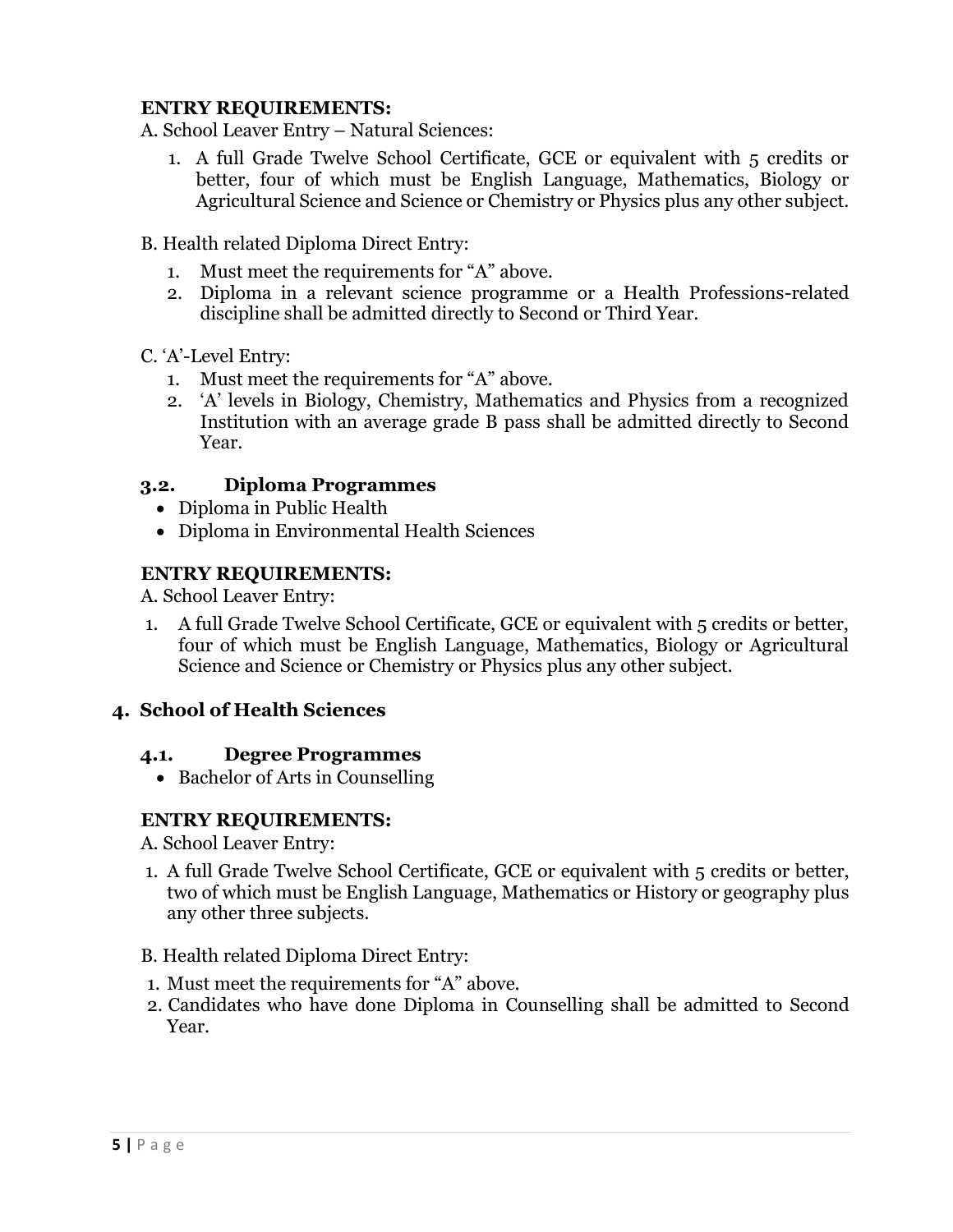## **4.2. Degree Programmes**

- Bachelor of Science in Clinical Nutrition and Dietetics
- Bachelor of Physiotherapy
- Bachelor of Pharmacy
- Bachelor of Science in Radiography
- Bachelor of Science in Speech and Language Therapy

#### **ENTRY REQUIREMENTS:**

A. School Leaver Entry – Natural Sciences:

- 1. A full Grade Twelve School Certificate, GCE or equivalent with 5 credits or better, four of which must be English Language, Mathematics, Biology or Agricultural Science and Science or Chemistry or Physics plus any other subject.
- B. Health related Diploma Direct Entry:
	- 1. Must meet the requirements for "A" above.
	- 2. Diploma in a relevant science programme or a Health Professions-related discipline shall be admitted directly to Second or Third Year.

#### C. 'A'-Level Direct Entry:

- 1. Must meet the requirements for "A" above.
- 2. 'A' levels in Biology, Chemistry, Mathematics and Physics from a recognized Institution with an average grade B shall be admitted directly to Second Year.

### **4.3. Diploma Programmes**

• Diploma in General Counselling

## **ENTRY REQUIREMENTS:**

A. School Leaver Entry:

1. A full Grade Twelve School Certificate, GCE or equivalent with 5 credits or better, two of which must be English Language, Mathematics or History or geography plus any other three subjects.

## **4.4. Diploma Programmes**

Diploma in Prosthetics and Orthotics

## **ENTRY REQUIREMENTS:**

A. School Leaver Entry:

1. A full Grade Twelve School Certificate, GCE or equivalent with 5 credits or better, four of which must be English Language, Mathematics, Biology or Agricultural Science and Science or Chemistry or Physics plus any other subject.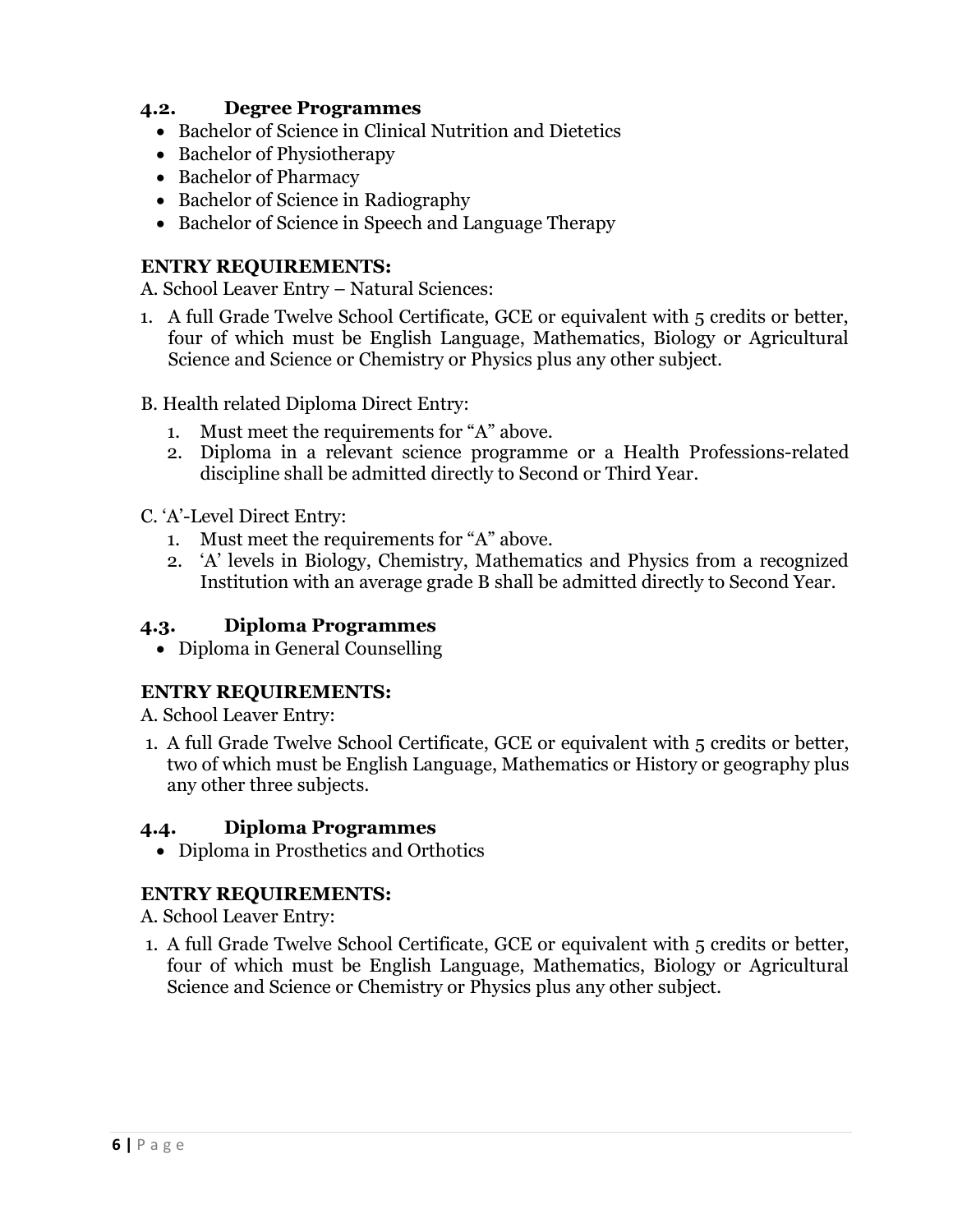## **5. Institute of Basic and Biomedical Sciences**

#### **5.1. Degree Programmes**

• Bachelor of Science in Biomedical Sciences

### **ENTRY REQUIREMENTS:**

A. School Leaver Entry – Natural Sciences:

- 1. A full Grade Twelve School Certificate, GCE or equivalent with 5 credits or better, four of which must be English Language, Mathematics, Biology or Agricultural Science and Science or Chemistry or Physics plus any other subject.
- B. Health related Diploma Entry:
	- 1. Must meet the requirements for "A" above.
	- 2. Diploma in Biomedical Sciences shall be admitted directly to Third Year.
	- 3. Diploma in a relevant science programme or a Health Professions-related discipline shall be admitted directly to Second Year.
- C. 'A'-Level Direct Entry:
	- 1. Must meet the requirements for "A" above.
	- 2. 'A' levels in Biology, Chemistry, Mathematics and Physics from a recognized Institution with an average grade B shall be admitted directly to Second Year.

### **5.2. Diploma Programmes**

• Diploma in Biomedical Sciences

## **ENTRY REQUIREMENTS:**

A. School Leaver Entry:

1. A full Grade Twelve School Certificate, GCE or equivalent with 5 credits or better, four of which must be English Language, Mathematics, Biology or Agricultural Science and Science or Chemistry or Physics plus any other subject.

## **6. Post Graduate Studies and Research**

#### **6.1. Masters Degree**

Master of Public Health

## **ENTRY REQUIREMENTS:**

- 1. A full Grade Twelve School Certificate or GCE with 5 credits or better, four of which must be English Language, Mathematics, Biology and Science;
- 2. Bachelor of Science Degree in a relevant science programme or a Health Professions-related discipline or equivalent, from a recognized university.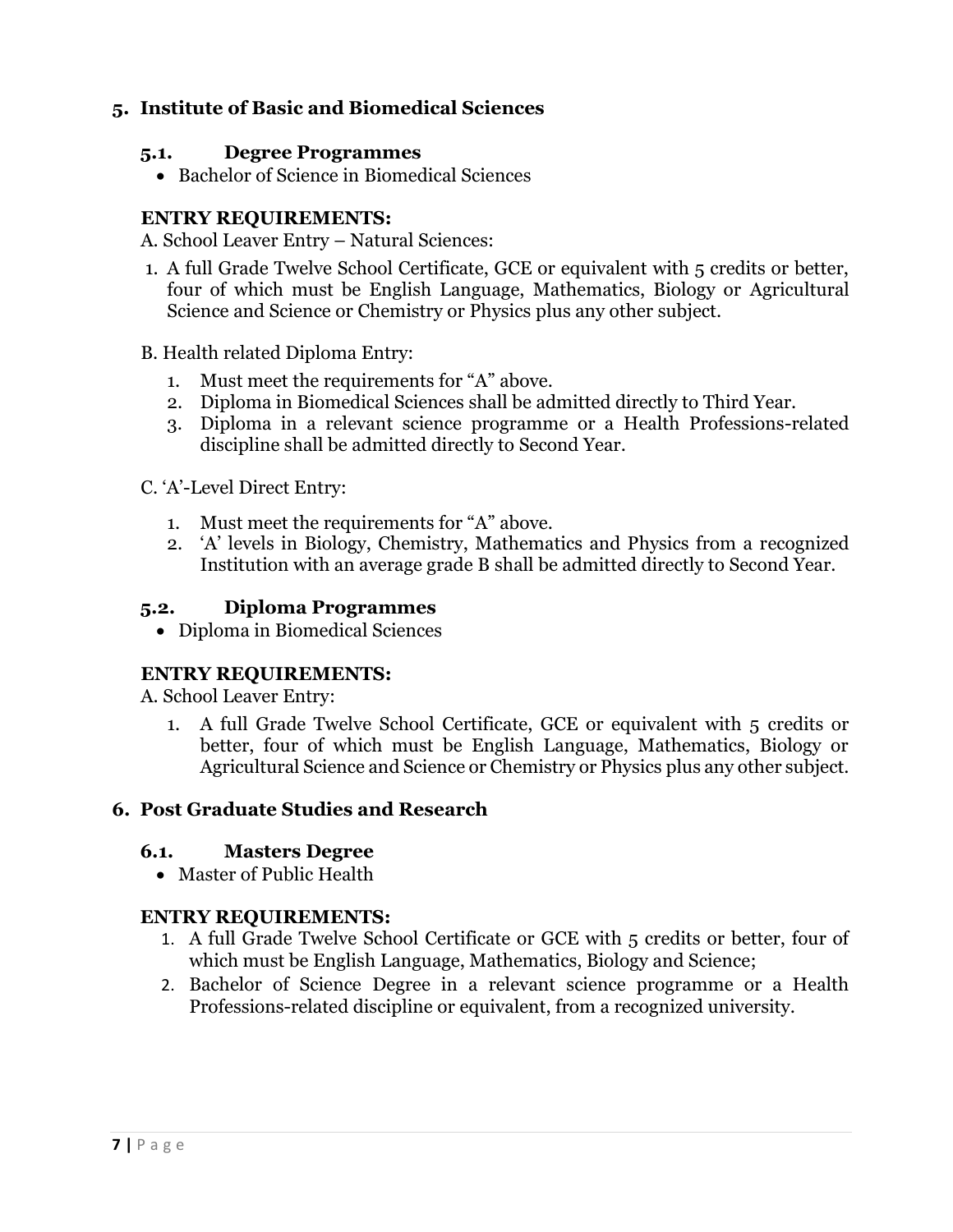## **6.2. Masters Degree**

• Master of Science in Clinical Ophthalmology

### **ENTRY REQUIREMENTS:**

- 1. A full Grade Twelve School Certificate or GCE with 5 credits or better, four of which must be English Language, Mathematics, Biology and Science;
- 2. Bachelor of Science Degree in Clinical Ophthalmology from a recognized university.
- 3. Advanced Diploma in Clinical Ophthalmology or Ophthalmic Nursing plus a Bachelor of Science Degree in a Health Professions-related discipline or equivalent, from a recognized university.

#### **6.3. Masters Degree**

• Master of Science in Optometry

#### **ENTRY REQUIREMENTS:**

- 1. A full Grade Twelve School Certificate or GCE with 5 credits or better, four of which must be English Language, Mathematics, Biology and Science;
- 2. Bachelor of Science Degree in Optometry from a recognized university.

#### **6.4. Masters Degrees**

- Master of Medicine Paediatrics & Child Health
- Master of Medicine Obstetrics & Gynaecology
- Master of Medicine Internal Medicine
- Master of Medicine General Surgery
- Master of Medicine Infectious Diseases
- Master of Medicine Ophthalmology

## **ENTRY REQUIREMENTS:**

- 1. A full Grade Twelve School Certificate or GCE with 5 credits or better, four of which must be English Language, Mathematics, Biology and Science;
- 2. A Bachelor of Medicine and Bachelor of Surgery (MBChB) or equivalent, from a recognized university.

## **7. Open, Distance and Blended Learning (e-Learning)**

#### **7.1. Diploma Programmes**

Diploma in HIV Nurse Practitioner (In-Service Only)

## **ENTRY REQUIREMENTS:**

- 1. A full Grade Twelve School Certificate, GCE or equivalent with 5 credits or better, Three of which must be English Language, Mathematics, Biology or Agricultural Science or Science or Chemistry or Physics plus any other two subjects.
- 2. A relevant Diploma or Bachelors qualification in Nursing or Midwifery from a recognized institution.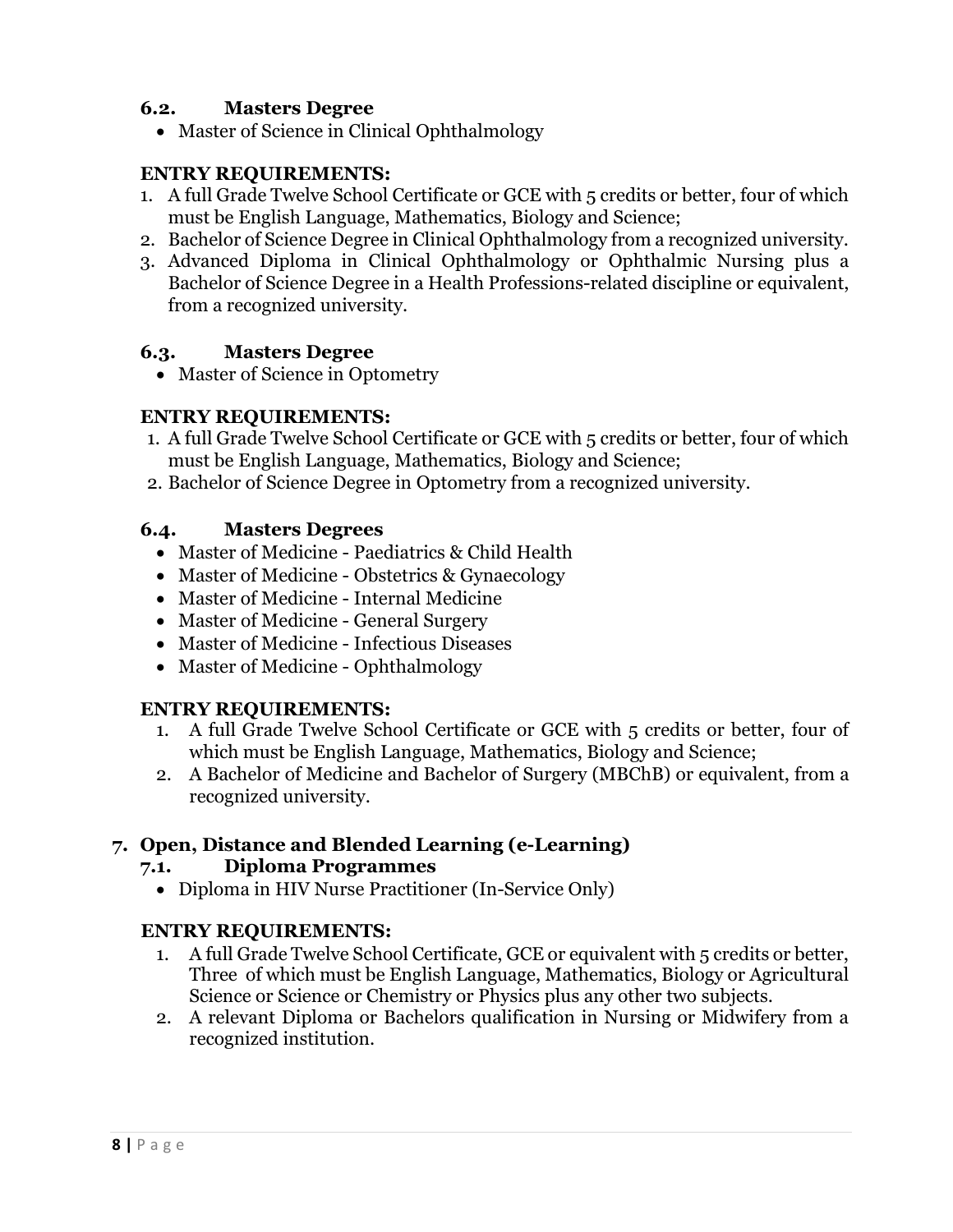## **7.2. Diploma programmes**

• Diploma in General Counselling

## **ENTRY REQUIREMENTS:**

1. A full Grade Twelve School Certificate, GCE or equivalent with 5 credits or better, two of which must be English Language, Mathematics or History or geography. Plus any other three subjects.

## **7.3. Degree programme**

• Bachelor of Arts in Counselling

#### **ENTRY REQUIREMENTS:**

A. School Leaver Entry:

- 2. A full Grade Twelve School Certificate, GCE or equivalent with 5 credits or better, two of which must be English Language, Mathematics or History or geography plus any other three subjects.
- B. Health related Diploma Direct Entry:
- 1. Must meet the requirements for "A" above.
- 2. Candidates who have done Diploma in counselling shall be admitted to Second year.

#### **7.4. Degree programmes**

- Bachelor of Science in Mental Health Nursing (In-Service Only)
- Bachelor of Science in Midwifery (In-Service Only)
- Bachelor of Science in Nursing (In-Service Only)
- Bachelor of Science in Public Health Nursing (In-Service Only)

## **ENTRY REQUIREMENTS:**

A. Heath related Diploma Direct Entry.

- 1. A full Grade Twelve School Certificate, GCE or equivalent with 5 credits or better, three of which must be English Language, Mathematics, Biology or Agricultural Science or Science or Chemistry or Physics plus any other two subjects.
- 2. Diploma in a relevant Nursing Programme shall be admitted directly to Second or Third Year.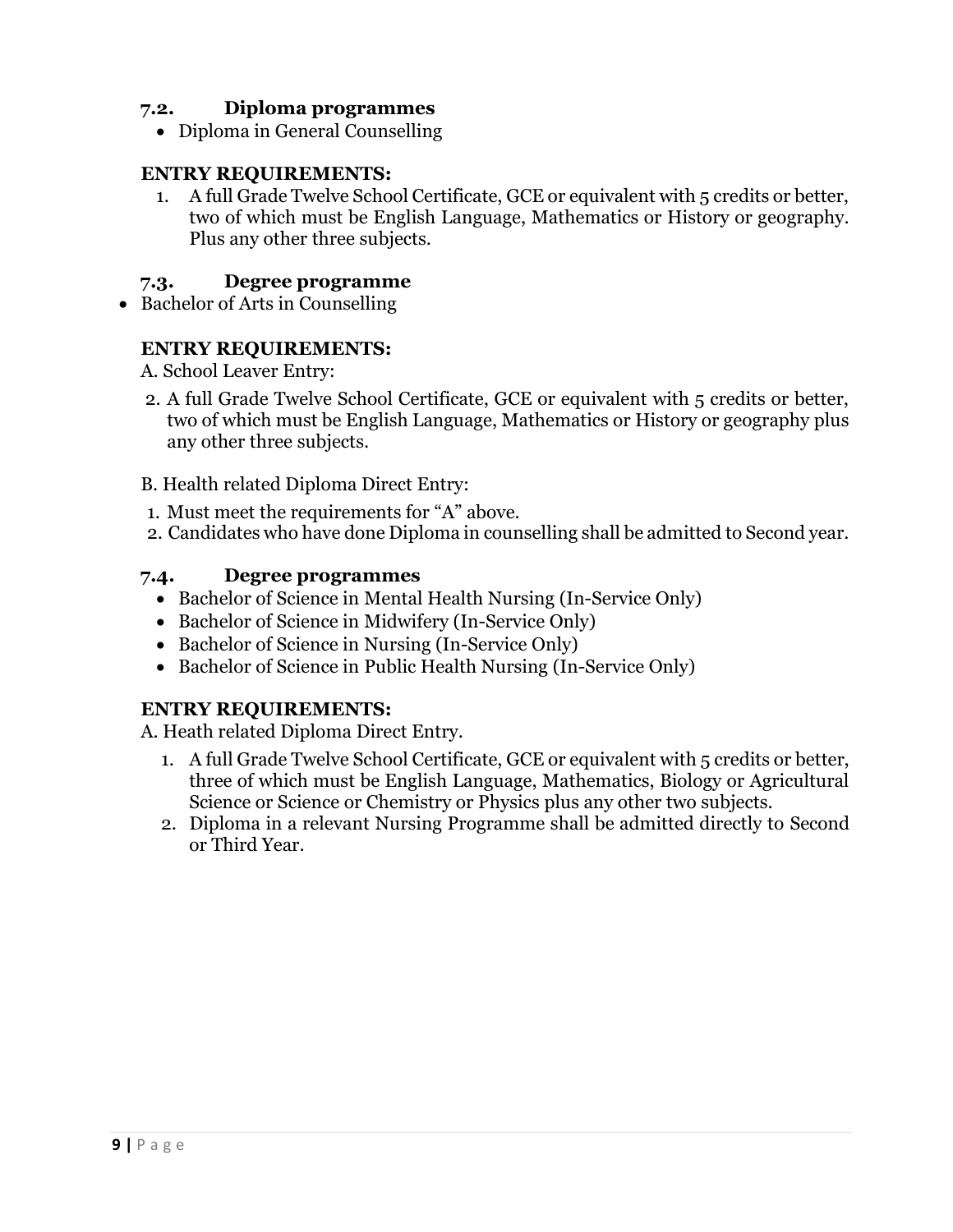### **7.5. Degree Programmes**

• Bachelor of Science in Mental Health and Clinical Psychiatry (In-Service Only)

## **ENTRY REQUIREMENTS:**

A. Health related Diploma Entry.

- 1. A full Grade Twelve School Certificate, GCE or equivalent with 5 credits or better, four of which must be English Language, Mathematics, Biology or Agricultural Science and Science or Chemistry or Physics plus any other subject.
- 2. Diploma in a relevant science programme or a Health Professions-related discipline shall be admitted directly to Second Year.

#### **7.6. Degree Programmes**

- Bachelor of Science in Environmental Health (In-Service Only)
- Bachelor of Science in Public Health (In-Service Only)
- Bachelor of Science in Public Health Nutrition (In-Service Only)

#### **ENTRY REQUIREMENTS:**

A. Health related Diploma Entry.

- 1. A full Grade Twelve School Certificate, GCE or equivalent with 5 credits or better, four of which must be English Language, Mathematics, Biology or Agricultural Science and Science or Chemistry or Physics plus any other subject.
- 2. Diploma in a relevant science programme or a Health Professions-related discipline shall be admitted directly to Second or Third Year.

## **7.7. Degree Programmes**

• Bachelor of Science in Biomedical Sciences (In-Service Only)

## **ENTRY REQUIREMENTS:**

- 1. A full Grade Twelve School Certificate, GCE or equivalent with 5 credits or better, four of which must be English Language, Mathematics, Biology or Agricultural Science and Science or Chemistry or Physics plus any other subject.
- 2. Diploma in Biomedical Sciences programme shall be admitted directly to Third Year.

## **7.8. Degree Programmes**

- Bachelor of Science in Clinical Nutrition and Dietetics (In-Service Only)
- Bachelor of Physiotherapy (In-Service Only)
- Bachelor of Pharmacy (In-Service Only)
- Bachelor of Science in Radiography (In-Service Only)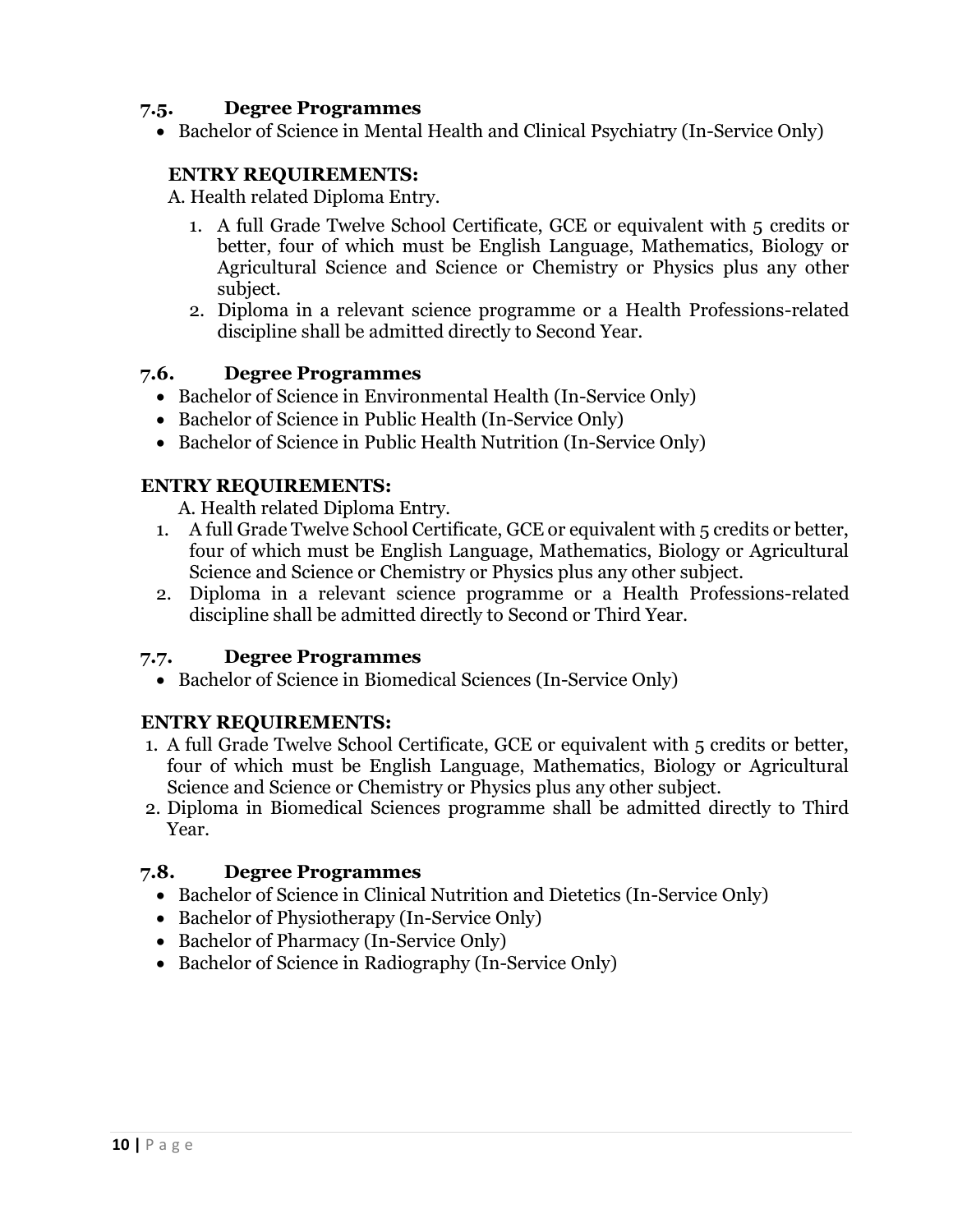## **ENTRY REQUIREMENTS:**

- 1. A full Grade Twelve School Certificate, GCE or equivalent with 5 credits or better, four of which must be English Language, Mathematics, Biology or Agricultural Science and Science or Chemistry or Physics plus any other subject.
- 2. Diploma in a relevant science programme shall be admitted directly to Second or Third Year.
- 3. 'A' levels in Biology, Chemistry, Mathematics and Physics from a recognized Institution with an average grade B shall be admitted directly to Second Year.

#### **7.9. Masters Degrees**

• Master of Public Health (MPH)

#### **ENTRY REQUIREMENTS:**

- 1. A full Grade Twelve School Certificate or GCE with 5 credits or better, four of which must be English Language, Mathematics, Biology and Science;
- 2. Bachelor of Science Degree in a relevant science programme or a Health Professions-related discipline or equivalent, from a recognized university.

#### **7.10. Masters Degrees**

Master of Science in Infectious Diseases

## **ENTRY REQUIREMENTS:**

- 1. A full Grade Twelve School Certificate or GCE with 5 credits or better, four of which must be English Language, Mathematics, Biology and Science;
- 2. Bachelor of Science in Biomedical Sciences or equivalent, from a recognized university.

## **8. KABWE CAMPUS**

#### **8.1 Diploma Programmes**

Diploma in Clinical Medical Sciences General

## **ENTRY REQUIREMENTS:**

A. School Leaver Entry:

1. A full Grade Twelve School Certificate, GCE or equivalent with 5 credits or better, four of which must be English Language, Mathematics, Biology or Agricultural Science and Science or Chemistry or Physics plus any other subject.